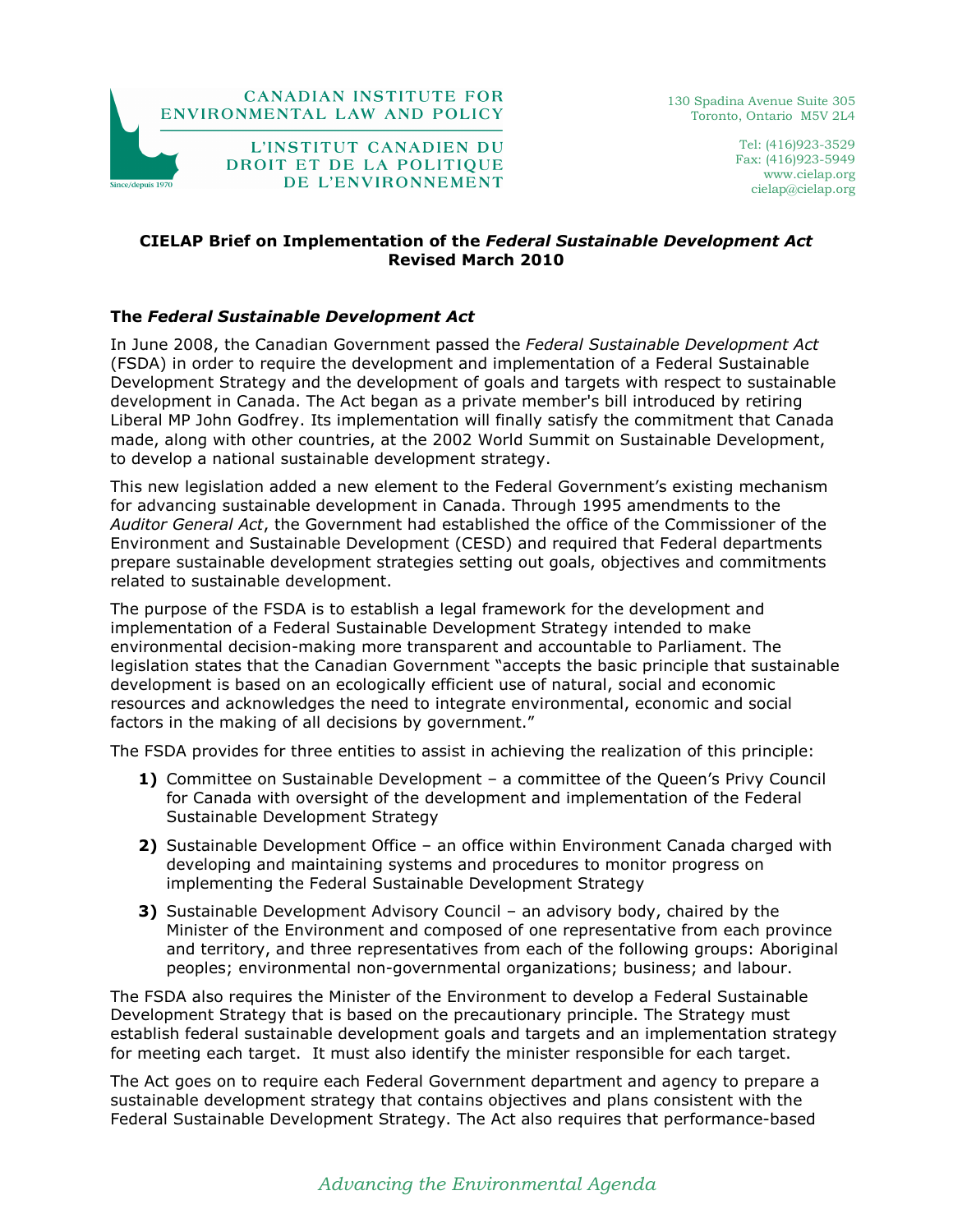contracts with the Government of Canada must include provisions for meeting the applicable targets referred to in the Federal Sustainable Development Strategy and the departmental sustainable development strategies.

### Reaction to the Federal Sustainable Development Act

Although the FSDA received relatively little media attention, responses to the new legislation were generally positive. The David Suzuki Foundation, which had advocated for such a law in a 2006 report entitled Toward a National Sustainable Development Strategy for Canada, welcomed the FSDA. The Foundation called it a

bold step toward ensuring that governments live up to their environmental commitments. And it's one that all political parties got together to support. It could revolutionize the way the government deals with national environmental issues. $1$ 

The Suzuki Foundation also praised the legislation for introducing greater accountability and transparency, and for including incentives in the form of bonuses for senior Government public servants. However, Environment Canada has stated that the legislation is not intended to provide for incentives for public servants. $2$ 

# Developing the Federal Sustainability Development Strategy

The effectiveness of the FSDA will depend on the strength of the Federal Sustainable Development Strategy and subsequent departmental sustainable development strategies. Ambitious goals and targets are needed to ensure that the concepts of sustainable development and the precautionary principle are integrated into Government programs and policies in a meaningful way.

The FSDA requires that the Minister of the Environment develop the Federal Sustainable Development Strategy within two years of the Act coming into force on June 26, 2008. As part of the development process, the Strategy must be submitted to the Sustainable Development Advisory Council, a House of Commons committee, the CESD and the public for review and comment for a period of at least 120 days.

The Act requires that, following this review period, the Strategy must be submitted to Cabinet for approval, and the Minister must table the official Federal Sustainable Development Strategy in both the House of Commons and the Senate within two years of the Act coming into force if they are in session, or within 15 days after they subsequently begin sitting.

In March 2010, Environment Canada launched the public consultation on its draft strategy in the paper, Planning for a Sustainable Future: A Federal Sustainable Development Strategy for Canada. The public is invited to comment on the draft Federal Sustainable Development Strategy until July 12, 2010. $3$ 

# Sustainable Development Strategies in other jurisdictions

 $\overline{a}$ 

A number of European jurisdictions have already developed national strategies for sustainable development that include goals and targets. These documents are significant precedents to be considered in developing Canada's strategy. The principles, goals and targets established in these strategies provide important examples that may be relevant in the Canadian context as well.

 $1$  D. Suzuki and F. Moola, "David Suzuki: why all Canadian political parties are getting in on the Act," Straight.com, July 29, 2008: http://www.straight.com/node/155600.

<sup>2</sup> Letter to Thomas Esakin, Executive Director, CIELAP from Athana Metzelopoulos, Acting Director General, Sustainability Policy, Environment Canada, dated November 20, 2009.

<sup>3</sup> Environment Canada, Public Consultation on the Federal Sustainable Development Strategy: http://www.ec.gc.ca/dd-sd/default.asp?lang=En&n=E19EE696-1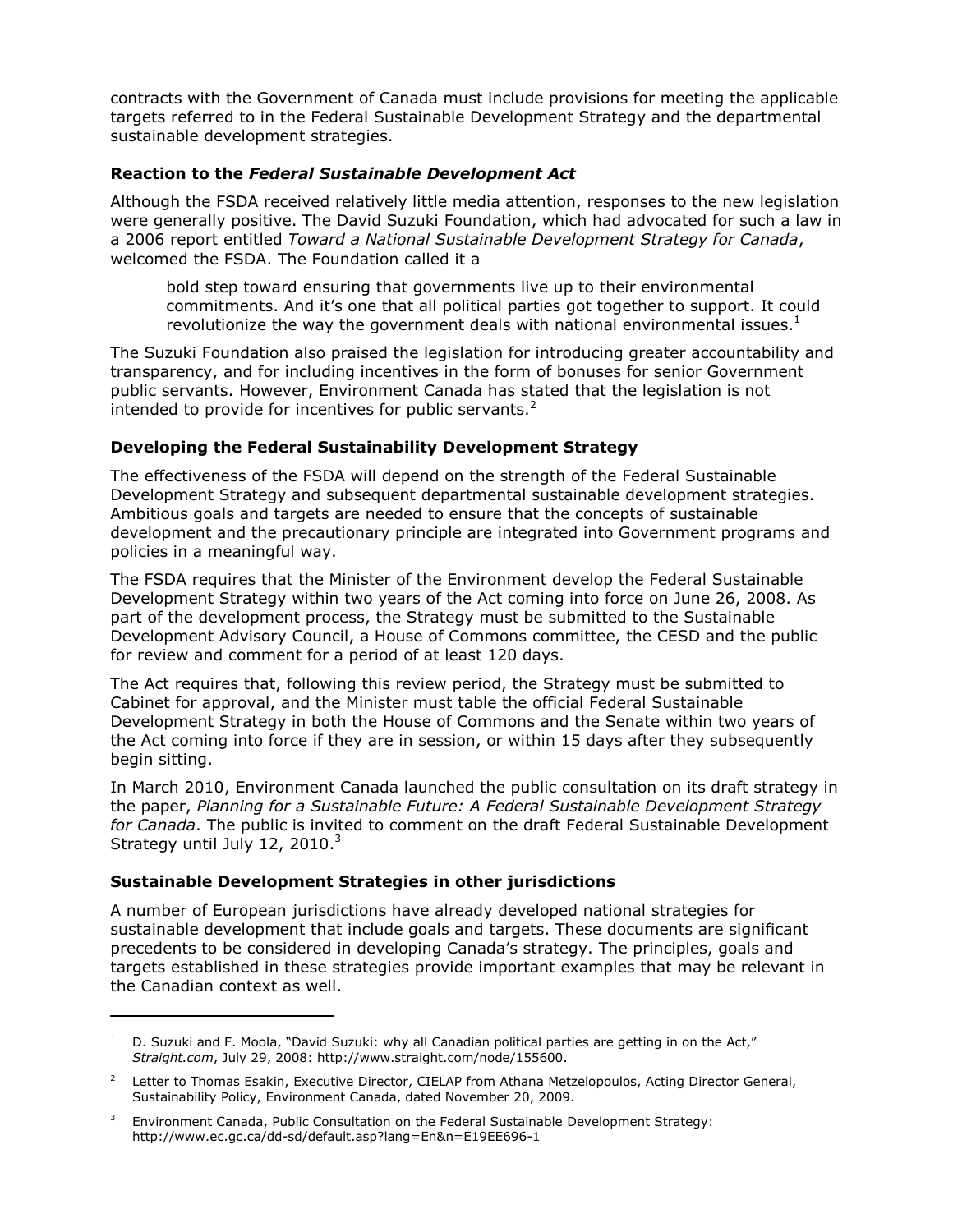### Sweden's Strategy for Sustainable Development

Sweden adopted sustainable development as a broad policy objective in 2003. In 2005, the Swedish Government established the Ministry of Sustainable Development to bring together environmental, energy and housing policy. Sweden's 2004 Strategy for Sustainable Development, which was further elaborated on by the Government in 2006, $4$  is considered to be among the best in the world because of its comprehensive goals and targets. Sweden has developed a set of indicators that are tracked by Statistics Sweden, which allows for quantitative assessments of how their sustainability targets are met. The indicators are broken down into six areas: health, sustainable consumption and production patterns, economic development, social cohesion, environment and climate, and global development.

The Swedish Government considers the following principles to be prerequisites for successful sustainable development efforts:

- Participatory processes, including ongoing initiatives to promote dialogue on the relationship between the values and lifestyles of individual citizens, as well as between local and global sustainability issues – the Government has established a Council for Sustainable Development to promote dialogue
- Leadership and responsibility sustainable development is an overall objective of Swedish Government policy, meaning that all political decisions must take into consideration long-term economic, social and environmental consequences
- Inter-sectoral perspective the Government has set up an Administrative Development Agency to serve as a catalyst for cohesion, joint development efforts and renewal in public administration, which enables conflicts of objectives to be managed, synergies to be exploited and strategic efforts to be devised.

Sweden has identified a number of strategic challenges as priorities. The Swedish Government aims to build sustainable communities by promoting good living conditions through physical planning, regional development, infrastructure projects, urban development and housing. The Government is also attempting to create conditions for good health regardless of gender, ethnicity, social background, cultural background, sexual orientation, age or disability. Sweden is taking measures across a range of policy areas to meet the economic and social dimensions of the demographic challenges it faces. Finally, the Government is meeting the challenge of encouraging sustainable growth by recognizing that growth is driven by dynamic markets, a forward-looking welfare policy and a progressive environmental policy.

To successfully address these challenges, Sweden is utilizing a variety of tools including economic instruments and tax policy. To ensure that all policy decisions take into consideration long-term economic, social and environmental consequences, the Government is using an impact analysis model for quality assurance of sustainability early in the process of preparing the key documents on which it bases these decisions. The Swedish Government has also committed to sustainable public procurement in order to encourage the development of more socially and ecologically sustainable goods, services and technologies.

There is regular monitoring and reporting on Sweden's Strategy for Sustainable Development based on the indicators identified. The Council for Sustainable Development must produce annual reports that describe measures to promote opportunities and remove obstacles to national and regional implementation of the strategy.

 $\overline{a}$ 

<sup>4</sup> Government of Sweden, Strategic Challenges – A Further Elaboration of the Swedish Strategy for Sustainable Development, Government Communication 2005/06:126: http://www.sweden.gov.se/content/1/c6/07/01/83/1a9ae133.pdf.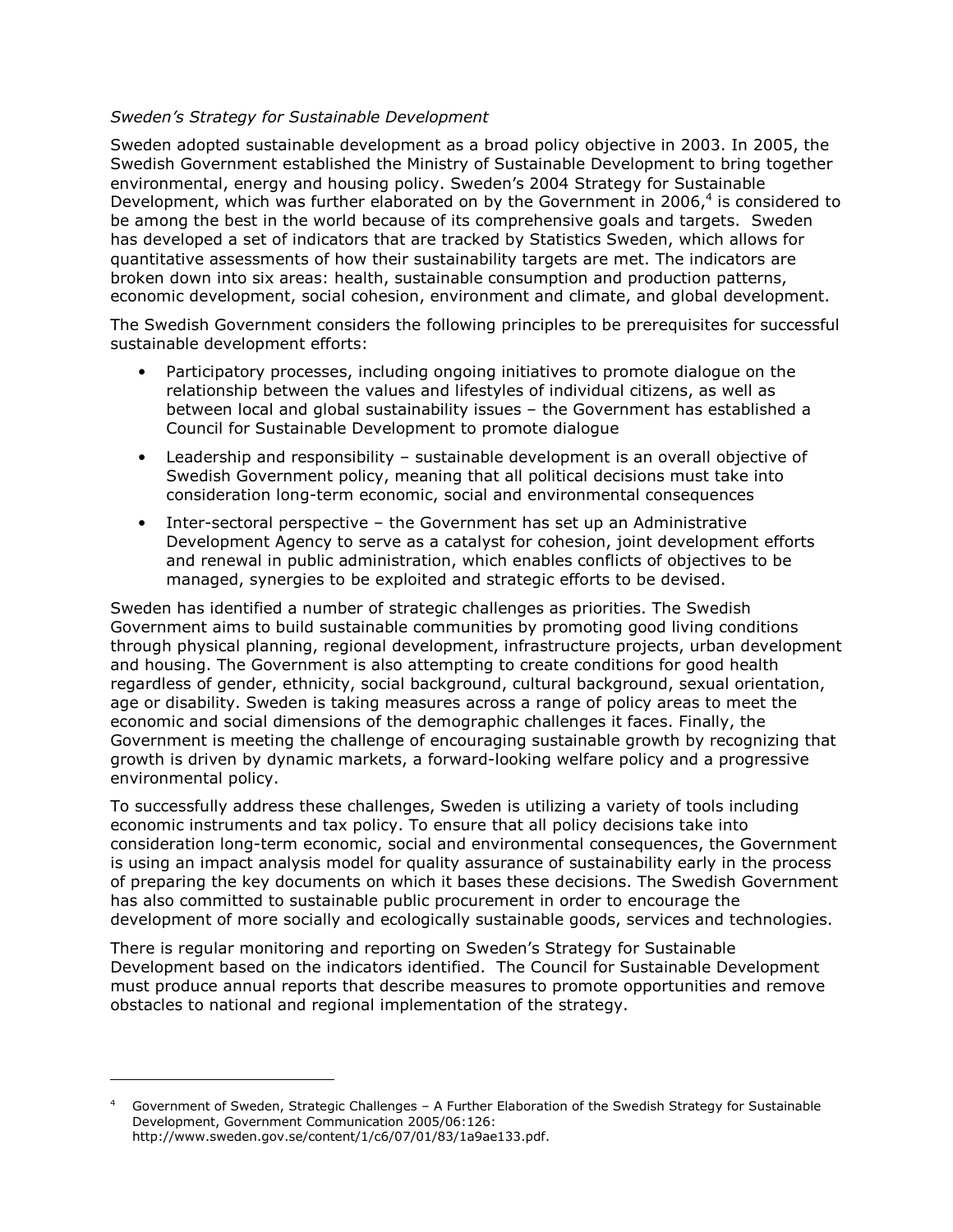# Norway's Strategy for Sustainable Development

Norway introduced a national strategy for sustainable development in 2002 and replaced it with a new Strategy for Sustainable Development in 2008.<sup>5</sup> The Strategy is part of the National Budget, which is Norway's most important planning document, to ensure that it is considered annually and remains on the political agenda. Norway's Minister of Finance is responsible the government's sustainable development work in addition to economic and tax policies.

Norway's Strategy is based on broad public consultation involving Norwegian research institutions and NGOs, and peer review by a group of experts from Sweden and Uganda. To achieve the targets set in the Strategy, Norway encourages active participation by the business sector, NGOs, local governments, the public administration, educational institutions and individuals. Other important principles central to the Strategy include international cooperation on issues such as climate change, and a long-term perspective that accounts for the needs of future generations. The Strategy includes quantitative national targets and indicators in key policy areas. Statistics Norway is responsible for updating and analysing the indicators.

Norway's Strategy for Sustainable Development contains the following priority areas:

- International cooperation to promote sustainable development and combat poverty
- Climate change, the ozone layer and long-range air pollution
- Biodiversity and cultural heritage
- Natural resources
- Hazardous chemicals
- Sustainable economic and social development
- Indigenous people's perspectives on environmental and natural resource management.

The Strategy establishes comprehensive goals, targets, measures and policies for each of these priority areas.

Tools to implement Norway's Strategy include: economic instruments (such as environmental taxes, tradable emission allowances and deposit and return schemes); administrative instruments (such as use of the Pollution Control Act to prohibit or restrict releases of pollutants); research and development; public procurement; and impact assessment and licensing procedures.

### The United Kingdom's Sustainable Development Strategy

The United Kingdom's Sustainable Development Strategy<sup>6</sup> was released in 2005 following extensive consultation with the public and all levels of government. The guiding principles of sustainable development policy in the UK are to: live within environmental limits; ensure a strong, healthy and just society; achieve a sustainable economy; use sound science responsibly; and promote good governance.

The priority areas for UK action identified in the Strategy are:

- Sustainable Consumption and Production
- Climate Change and Energy

 $\overline{a}$ 

<sup>5</sup> Government of Norway, Norway's Strategy for Sustainable Development, Published as part of the National Budget 2008: http://www.regjeringen.no/upload/FIN/rapporter/R-0617E.pdf.

<sup>6</sup> UK Government, Securing the Future: delivering UK sustainable development strategy, March 2005: http://www.defra.gov.uk/sustainable/government/publications/uk-strategy/documents/SecFut\_complete.pdf.